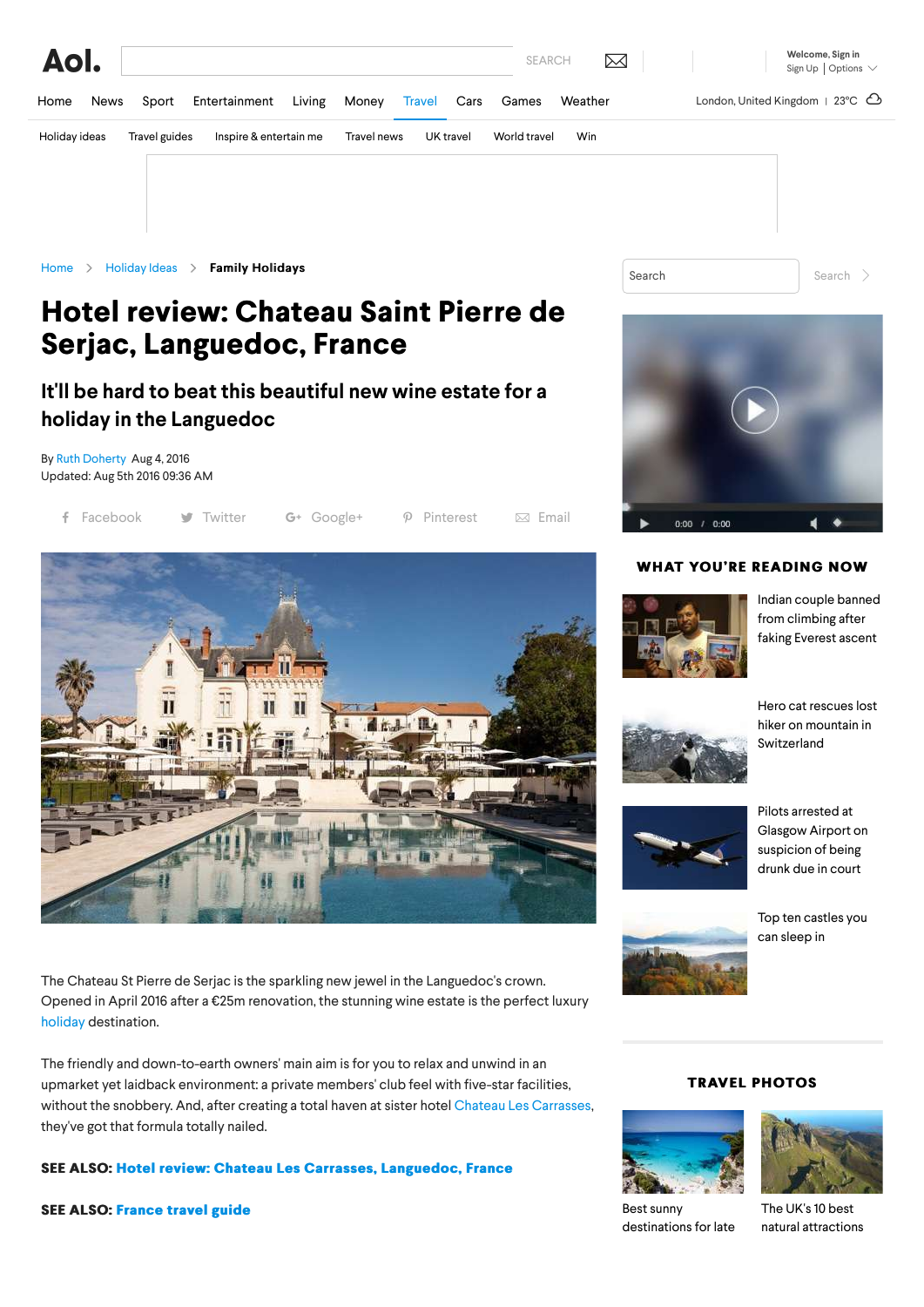### **First impressions First impressions**

A long winding tree-lined drive offers a grand entrance to the estate, which has been meticulously renovated and can't fail to make a love-at-first impression. The majestic chateau and surrounding buildings are bubbling with charm and as soon as you step onto the terrace overlooking the stunning 30-metre infinity pool with vineyard views, you'll feel that French joie de vivre take over.

### **What's to love? What's to love?**

Everything you need for an amazing holiday is here within the grounds: The main chateau offers top-notch facilities, including a beautiful restaurant and pool, yet self-catering villas on the estate mean you don't have to leave your own sun lounger all day if you don't want to. There's a stunning wood-framed Alpine-style spa with picturesque views, a boules and tennis court, and bikes to wind your way through the vines together.



### **Best rooms in the house**

The 'chateau hotel' has eight luxury rooms with quintissentially French looks, all velvet curtains, decadent chandeliers, steel Bateau baths, and rich hues. Of course, there's all the bells and whistles too, like flat screen TVs, wifi, indulgent bathrobes. Want more space and independence? The original buildings of the estate have been converted into 36 characterful self-catering villas, which boast high-end modern interiors with authentic, natural materials - lovely linens and cool concrete floors - keeping the French vibe alive. Each property has a private garden, beautiful views, BBQ, TV and sound dock, and Italian kitchens, while 17 of them have their own heated private pool. Of course, all the facilities of the hotel are also available to villa-visitors. Owner Karl O'Hanlon took a hands-on approach to the interiors and is even in the process of developing an online furniture site so you can get your mitts on some of the decor delights you see in the properties - and, trust us, you'll want to take it all home.

### [summer holidays](http://travel.aol.co.uk/2016/08/26/wheres-hot-sunny-holiday-ideas-september-october/)



[Holidays of a lifetime](http://travel.aol.co.uk/2016/08/18/holidays-of-a-lifetime-under-500/) under £500



Beautiful hotel [rooftops around the](http://travel.aol.co.uk/2016/08/16/beautiful-hotel-rooftops-around-the-world/) world

### **CURRENCY CONVERTER CURRENCY CONVERTER**

| <b>Pound Sterling</b> |  |
|-----------------------|--|
|                       |  |
| Euro                  |  |
| $Go \rightarrow$      |  |
| powered by AOL Search |  |

### **EDITOR'S PICKS EDITOR'S PICKS**





[14 places not to go](http://travel.aol.co.uk/2015/05/18/holiday-ideas-paradise-beaches-you-wont-want-to-go-home/) on holiday

[Top things to do in](http://travel.aol.co.uk/2015/05/27/things-to-do-in-london/) London



[50 places to see](http://travel.aol.co.uk/2013/01/09/holiday-bucket-list-50-places-to-see-before-you-die-holiday-ideas/) before you die



[Best cruises for 2015](http://travel.aol.co.uk/2014/08/12/cruises-2015-best-deals/)

### **COMPETITIONS COMPETITIONS**



[Win a SUP adventure](http://travel.aol.co.uk/2016/08/23/competition-win-stand-up-paddleboarding-shropshire-live-the-adventure/) for two!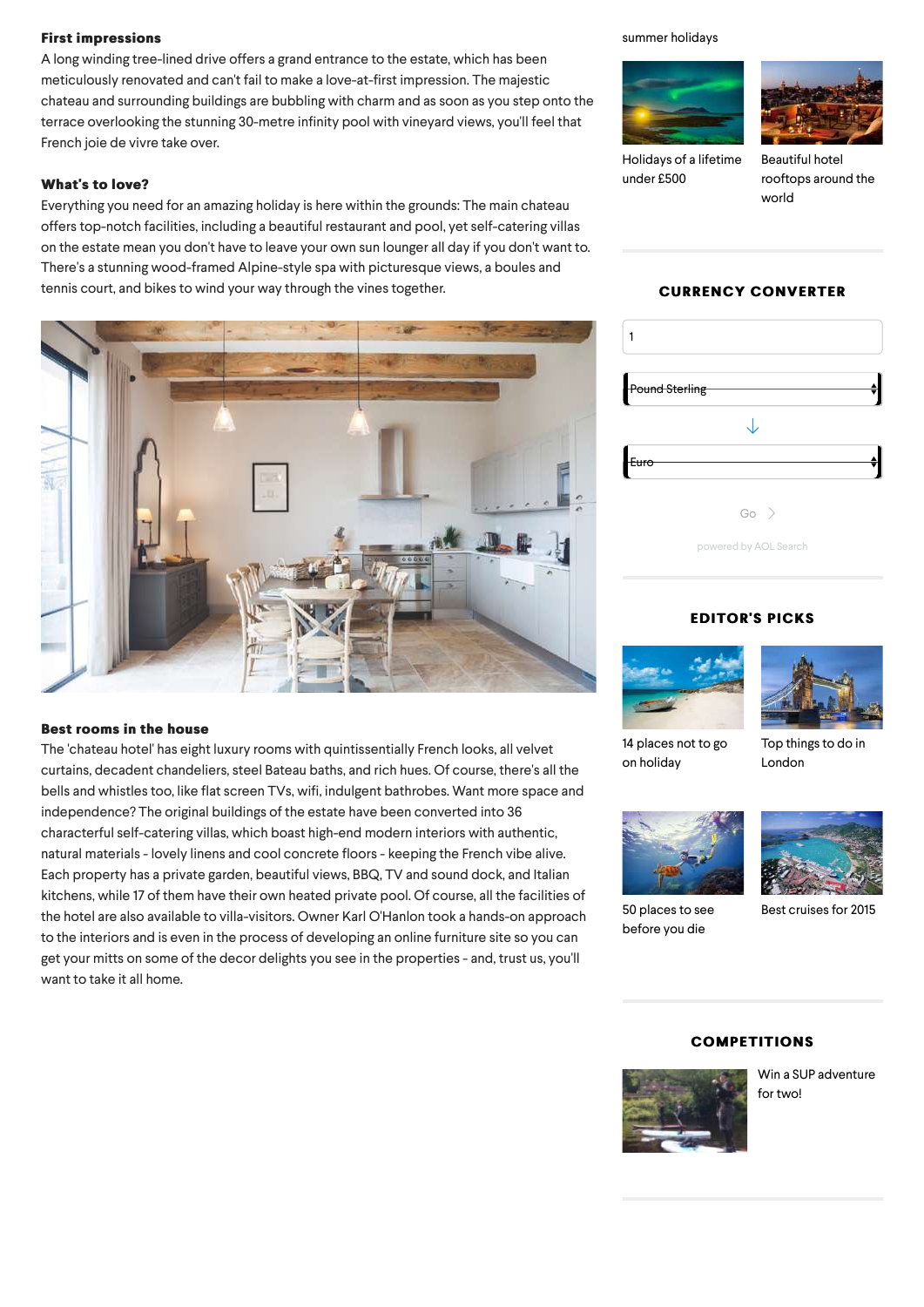

### **Eating and drinking Eating and**

Take a dip in the main pool, dry off in the sun and hop, skip and jump over to the terrace for a light lunch. You can go the whole hog and choose three courses for amazing value at €25, or opt for a simple burger. Inside the chateau, there's also a restaurant oozing with the style of an old-era Paris salon where you'll find a mix of relaxed ambience with mouthwatering Mediterranean cuisine. Fancy a cocktail? Head to the relaxed bar housed in what was once the original chateau drawing room.

### **Star Spa Star Spa**

Continuing with the 'unwind and relax' theme prevalent throughout the estate, we loved how we were offered a glass of rosé after our treatment to enjoy on the double lounger outside. of course, the obligatory herbal teas are available too, but this is a holiday, right? The massages are fab, and there's a large heated pool, hot tub, sauna and steam room to boot.



### **TOP DESTINATIONS**





[Los Angeles](http://travel.aol.co.uk/guides/los-angeles/) [London](http://travel.aol.co.uk/guides/london/)





[Barcelona](http://travel.aol.co.uk/guides/barcelona/) [New York](http://travel.aol.co.uk/guides/new-york/)

[See more destinations](http://travel.aol.co.uk/guides/)  $\gt$ 

### **COMPETITIONS COMPETITIONS**

Unfortunately the competitions offered here are not available to anyone accessing them outside the UK, Australia or New Zealand.

### **FOLLOW AOL TRAVEL**



### Tout le monde devrait avoir ça à portée de main la nuit



Une nouvelle technologie de militaire vient d'être rendue publique. Apprenez pourquoi<br>tout le monde devrait porter ça la nuit. **Cliquez ici maintenant.** Lightstrike360

### **Wine time**

Of course, this is the meeting of a holiday destination with a working winery and, to that end, you can also put your sommelier hat on and enjoy wine tasting as well as the opportunity to learn all aspects of the wine-making process.